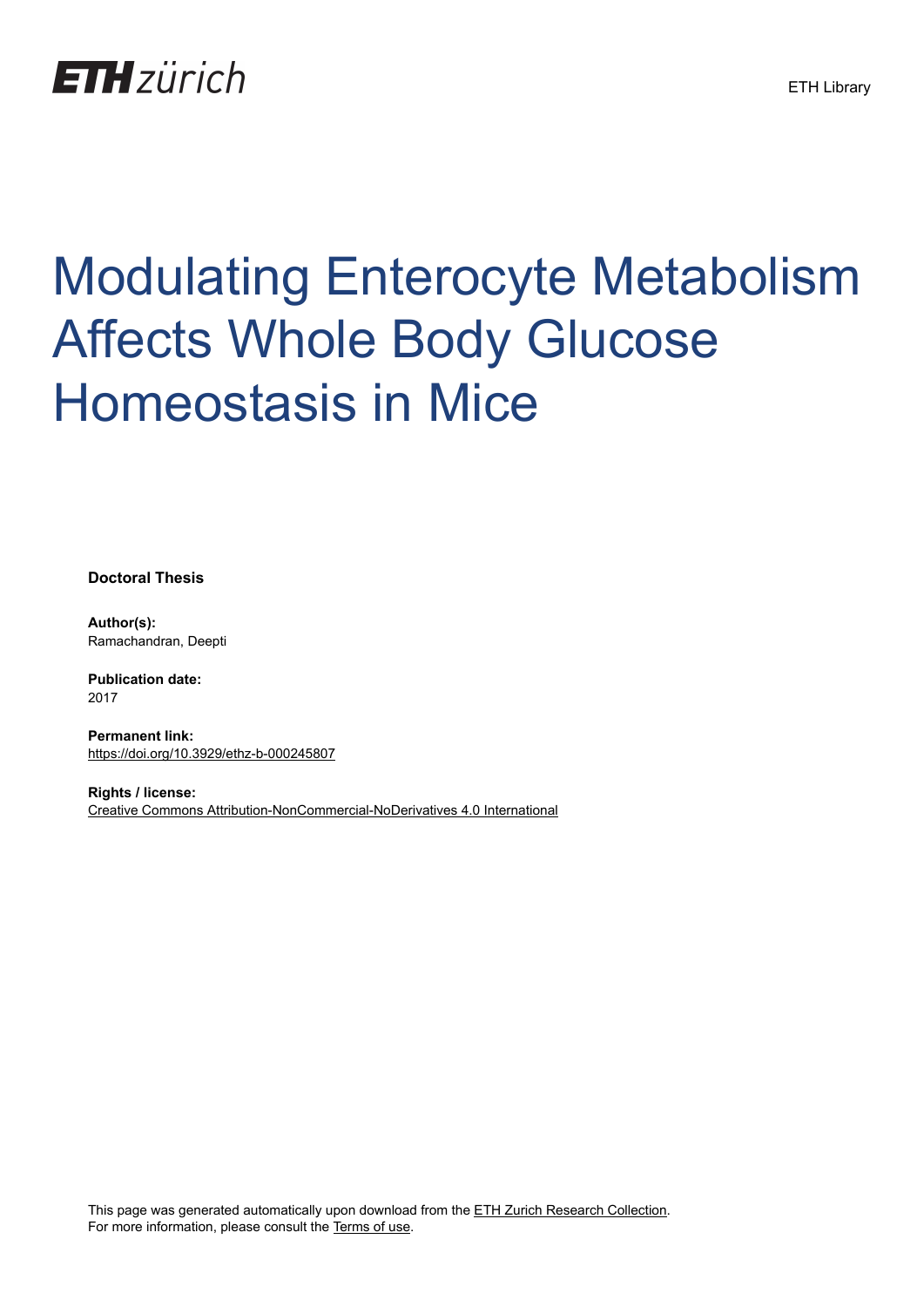DISS. ETH NO. 24744

## **MODULATING ENTEROCYTE METABOLISM AFFECTS**

### **WHOLE BODY GLUCOSE HOMEOSTASIS IN MICE**

A thesis submitted to attain the degree of

DOCTOR OF SCIENCES of ETH ZURICH

(Dr. sc. ETH Zurich)

presented by

#### DEEPTI RAMACHANDRAN

MSc, Tata Institute of Fundamental Research, Mumbai (India)

born on 29.05.1987

citizen of India

accepted on the recommendation of

Prof. Dr. Wolfgang Langhans, examiner

Dr. Abdelhak Mansouri, co-examiner

Prof. Dr. Christian Wolfrum, co-examiner

Prof. Dr. Carina Prip-Buus, co-examiner

2017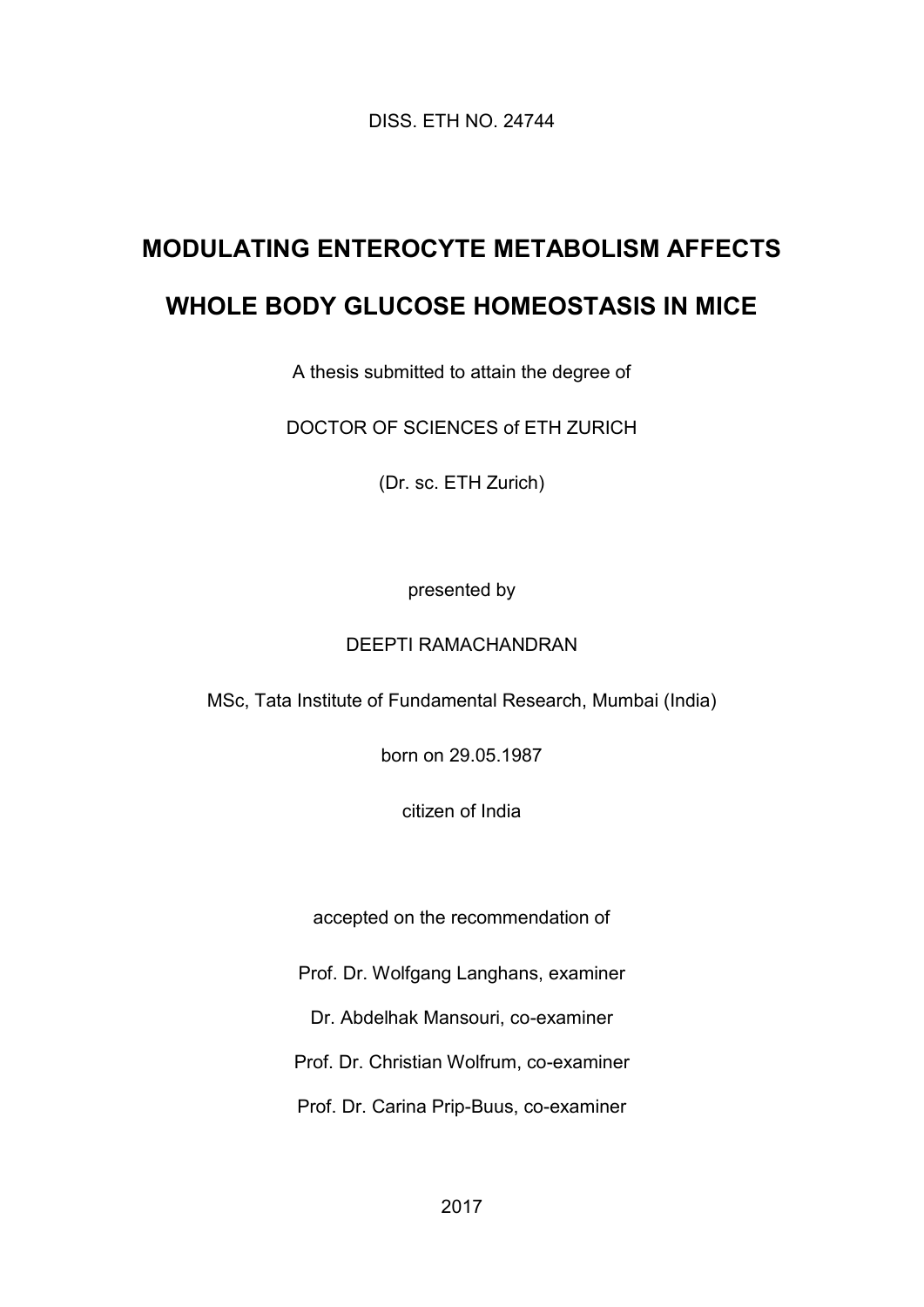#### **SUMMARY**

Obesity and its comorbidities are a growing concern in today's world. Obesity and overweight increase the risk of developing several life threatening diseases, the risks of which are decreased significantly even with a moderate weight loss. The most common comorbidity of obesity is type-2 diabetes which involves a severe dysfunction in glycemic control.

Several studies suggest that gut metabolism plays an important role in whole body energy metabolism. Data from peripheral administration of drugs that reduced food intake in rodents showed that the inhibition of eating was associated with increased fatty acid oxidation (FAO) and ketogenesis in the small intestine, but not in the liver. Gastric bypass studies in humans and rodents indicate that the restructuring of the small intestine leads to morphological and metabolic changes in the gut. These changes are associated with the almost immediate reversal of the diabetic phenotype seen post-surgery, which is absent or less pronounced in surgeries like gastric banding that do not involve these dramatic changes in the small intestine. The intestinal mucosa, or rather the epithelial cells in the small intestine, are the main cells that absorb nutrients from the diet, and redistribute them for storage or to immediately fuel metabolism in the rest of the body. Enteroendocrine cells in the gut epithelium respond to different nutritional and metabolic cues and release gut hormones that also control eating behavior and regulate glucose homeostasis.

All these factors led us to hypothesize that modulating enterocyte metabolism by upregulating FAO in these cells might affect the development of diet-induced obesity (DIO) and impaired glucose homeostasis. To test this we developed two different transgenic mouse models to upregulate enterocyte FAO. Using the cre-*lox*P system, we overexpressed the mitochondrial protein Sirtuin 3 (SIRT3) or expressed a mutant

10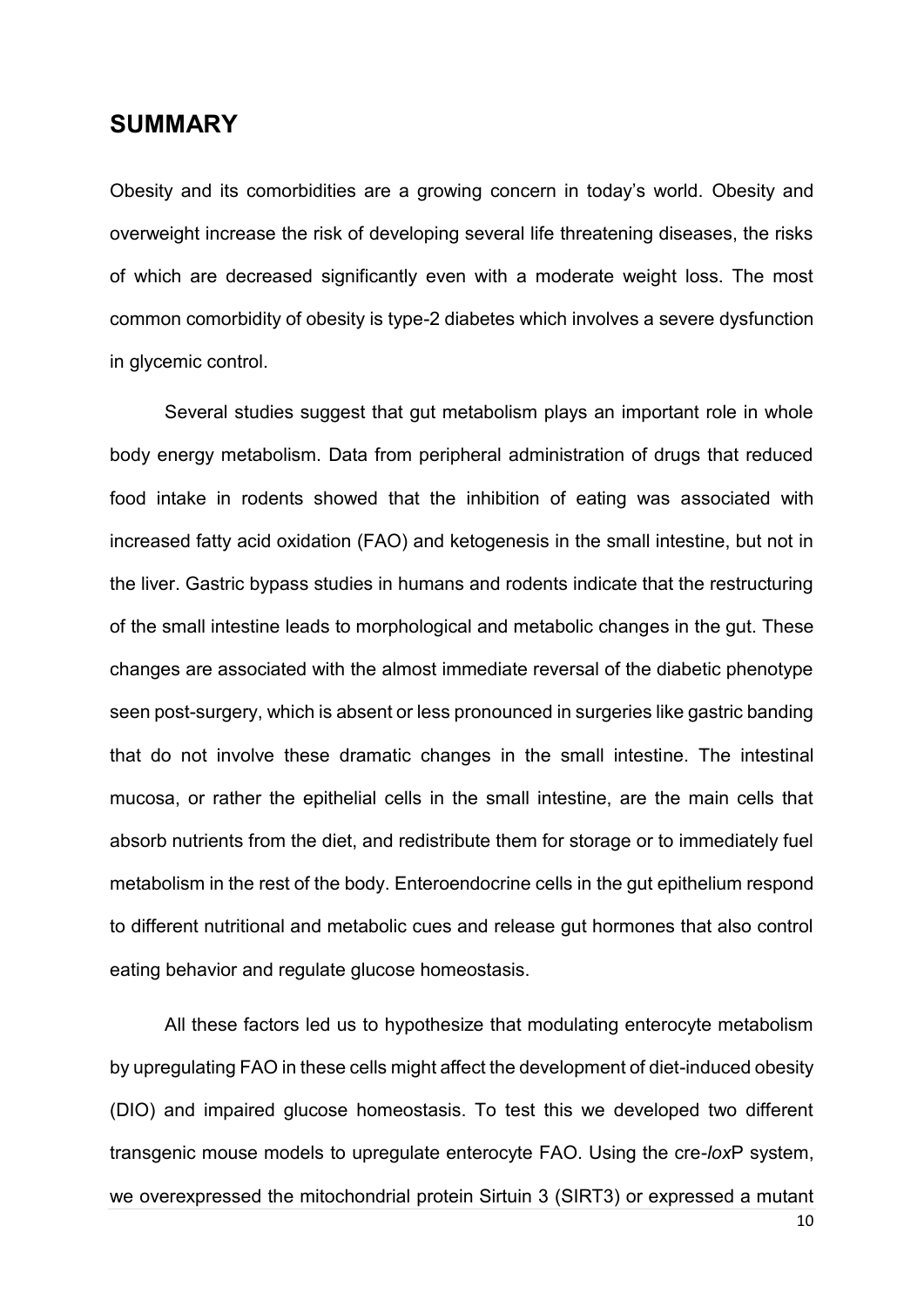form of the mitochondrial protein carnitine palmitoyltransferase-1 (CPT1mt) in the enterocytes of mice. We phenotyped these mice under conditions of low-fat control diet (CD) or high-fat diet (HFD) feeding.

Our results show that constitutive (over)expression of SIRT3 or CPT1mt in mouse enterocytes had no effects on body weight gain and the development of DIO. Also, enterocyte SIRT3 expression did not affect glycemic control in CD-fed mice, but improved insulin sensitivity and glucose tolerance in HFD-fed mice, despite the development of DIO. Conversely, enterocyte specific CPT1mt expression led to impaired glucose homeostasis in CD-fed mice, but improved it in HFD-fed mice with DIO. Together our results indicate that modulating enterocyte metabolism can affect whole body glucose homeostasis differentially independent of body weight, but dependent on the nutritional content of the diet.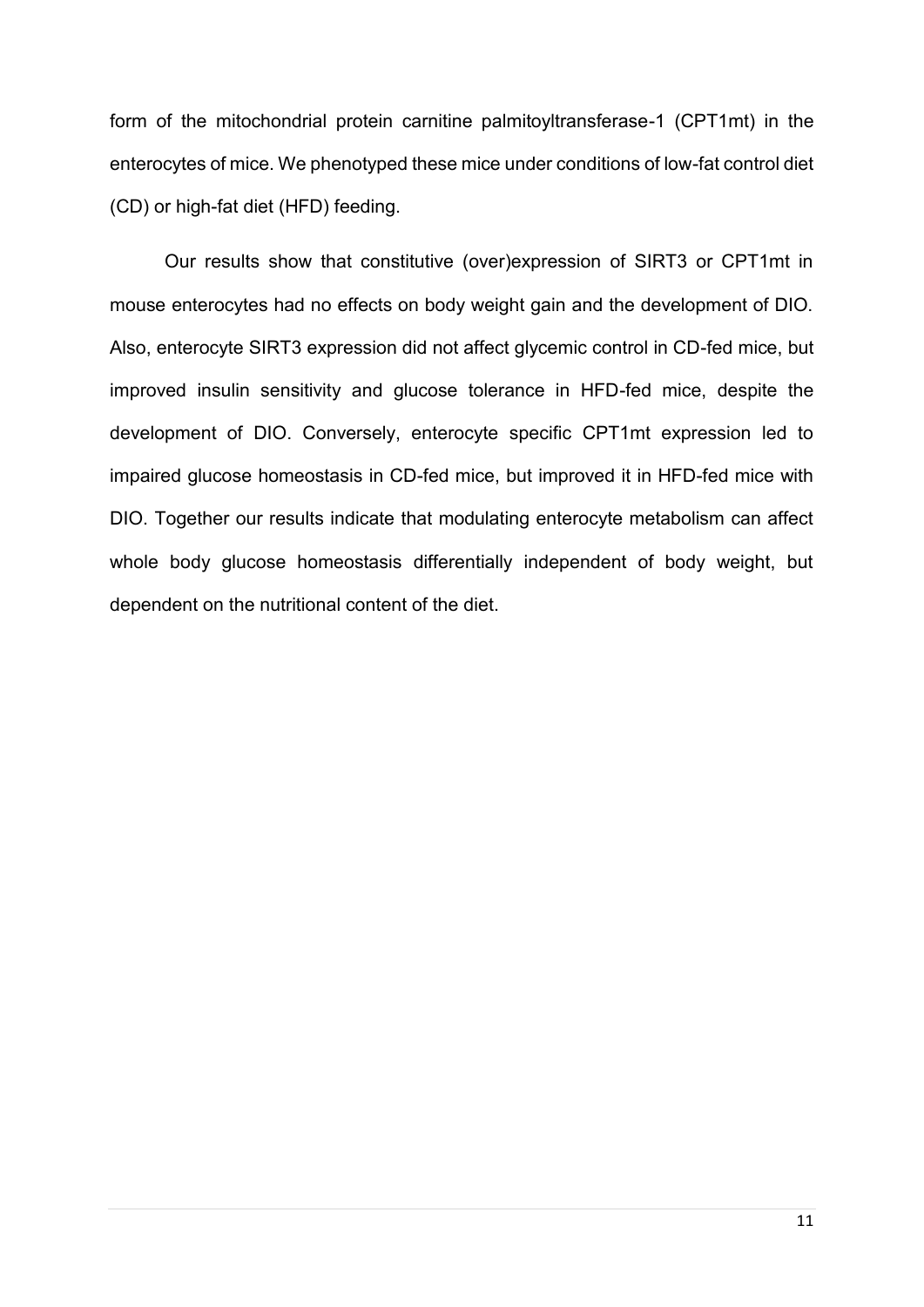#### **ZUSAMMENFASSUNG**

Übergewicht und die Komorbiditäten der Adipositas erregen weltweit wachsende Besorgnis. Adipositas und Übergewicht sind hohe Risikofaktoren für die Entwicklung einiger lebensbedrohlicher Krankheiten. Schon moderater Gewichtsverlust führt zu einer signifikanten Reduktion dieser Risikofaktoren. Die häufigste Komorbidität der Adipositas ist Typ-2-Diabetes, definiert durch eine unzureichende glykämische Kontrolle.

Einige frühere Studien weisen darauf hin, dass der Darmstoffwechsel eine wichtige Rolle im Energiestoffwechsel des ganzen Körpers spielt. Bei Nagetieren zeigte die periphere Verabreichung von Medikamenten, welche die Futteraufnahme inhibieren auf, dass die resultierende Verzehrsdepression mit einer erhöhten Fettsäureoxidation und Ketogenese im Dünndarm, jedoch nicht in der Leber, assoziiert war. Magenbypass-Studien an Menschen und Nagetieren deuten darauf hin, dass die operationsbedingte Umstrukturierung des Dünndarms zu morphologischen und metabolischen Veränderungen im Darm führt. Diese Veränderungen sind mit der fast unmittelbaren Umkehr des Diabetes-Phänotyps nach der Operation assoziiert. Diese Umkehr ist weniger ausgeprägt oder gar ausbleibend bei Operationen wie dem Magenband, welches keine dramatischen Veränderungen im Dünndarm auslöst. Die Darmschleimhaut, oder genauer gesagt die Epithelzellen des Dünndarms, sind die Zellen, die hauptsächlich die Nährstoffe aus der Nahrung absorbieren. Diese Nährstoffe werden dann zur Speicherung oder für den sofortigen Brennstoffverbrauch des Körperstoffwechsels weiterverteilt. Enteroendokrine Zellen im Darmepithel reagieren auf verschiedene Stimuli aus der Nahrung und aus dem Stoffwechsel und setzen Hormone des Darms frei. Diese Hormone kontrollieren das Essverhalten und regulieren die Glukosehomöostase.